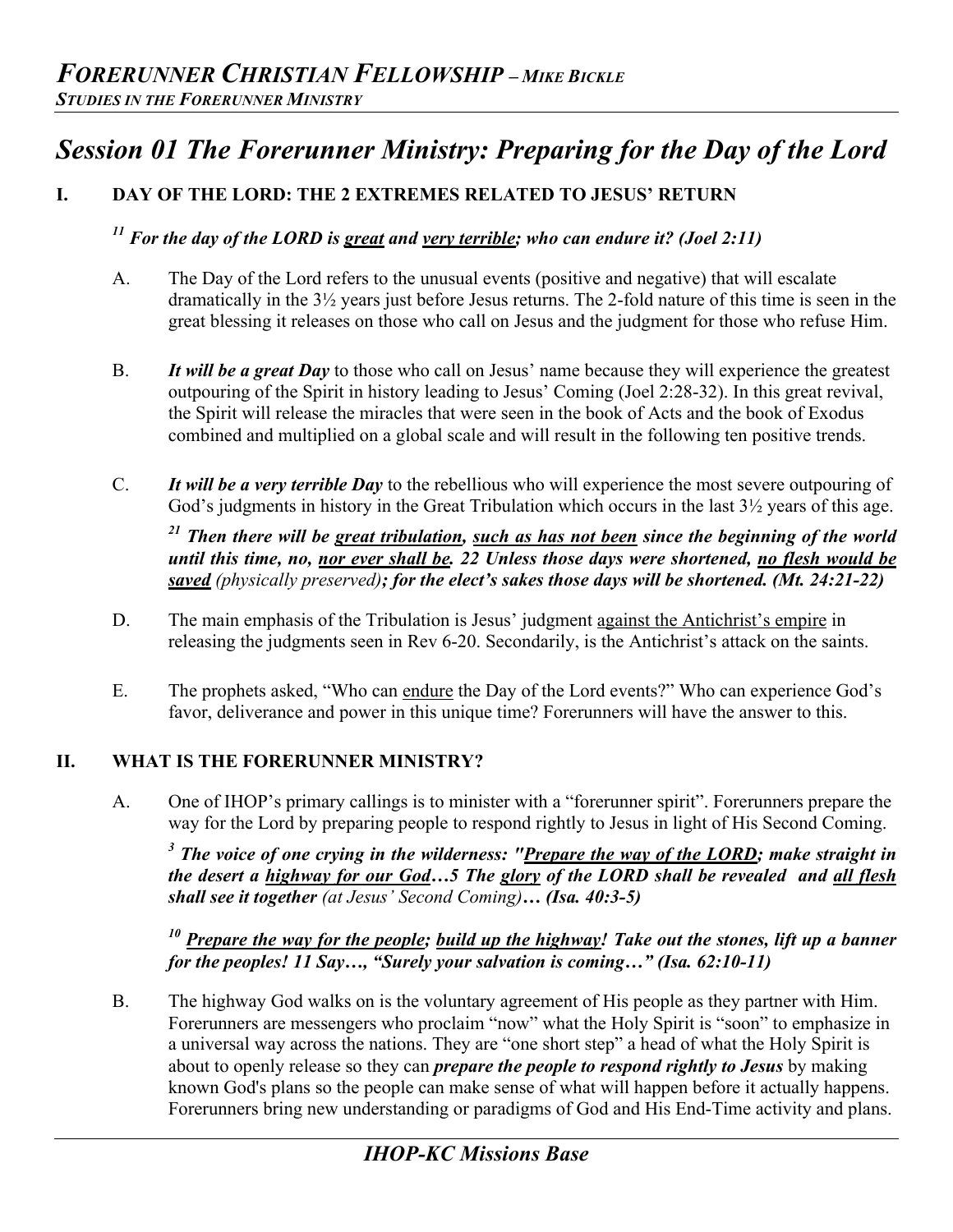### **III. SEVEN THEOLOGICAL PREMISES OF THE FORERUNNER MINISTRY**

- A. Forerunners are "messengers" who function with a specific message in different spheres of life. For example, they are preachers, artists (singers, musicians, actors, etc.), writers (books, internet), media, marketplace or intercessors as well as those who disciple people one-on-one in the church, university or home (moms and dads are some of the most important forerunners).
- B. Premise #1: There will be *"unique dynamics"* in the generation the Lord returns.
	- 1. It will witness the *greatest demonstration of power* both God's and Satan's (Rev. 13). The three "supernatural generations" in Scripture are the generation of Moses (Ex. 7-10), the generation of the apostles and the generation Jesus returns in which the miracles done by Moses and the apostles will be combined and multiplied on a global level.
	- 2. It is the generation *most described* by God in His Word.
	- 3. It is the generation that is *most populated*. Some estimate that there will be more people alive in this one generation in one life span (70 years) than in all history combined.
- C. Premise #2: The Holy Spirit will emphasize the *revelation of the Father* in bringing God's family to maturity. God will raise up those who release the Father's heart in the home, church, marketplace and government (Ps 68:5-6).

*<sup>5</sup> I will send you Elijah the prophet before the coming of the great and dreadful day of the LORD. 6 And he will turn the hearts of the fathers to the children, and the hearts of the children to their fathers, lest I come and strike the earth with a curse. (Mal. 4:5-6)* 

*<sup>26</sup> I have declared to them Your name, and will declare it, that the love with which You loved Me may be in them, and I in them. (Jn. 17:26)* 

D. Premise #3: The Holy Spirit will emphasize *three facets of the beauty of Jesus* as clearly seen in Scriptures that describe God's End-Time plans (Rev. 19; Mt. 24-25; Isa. 60-62). The beauty of Jesus will be revealed in an unprecedented way by the Holy Spirit in the End-Times.

*2 In that day the Branch of the Lord (Jesus) shall be beautiful and glorious... (Isa. 4:2)* 

- 1. Jesus as a *passionate Bridegroom*: with great tenderness and deep desire for His people
- 2. Jesus as a *powerful King*: releasing power in confronting darkness and winning the lost
- 3. Jesus as a *righteous Judge*: upholding standards of conduct (holiness)
- E. The will be no contradiction in Jesus' heart and ministry as He manifests His glory as a Bridegroom, King, and Judge. He does not suspend one attribute to exercise another.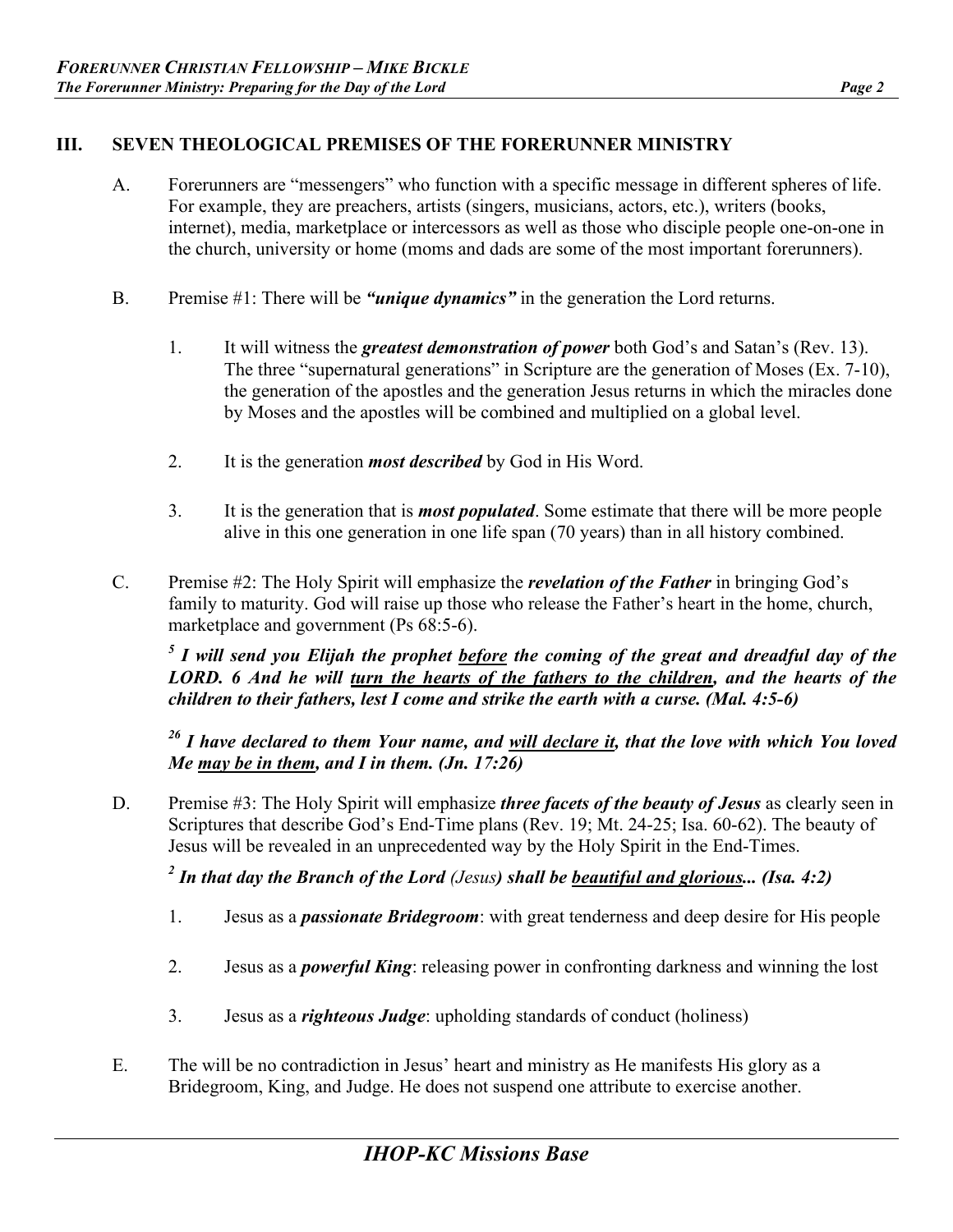- F. Premise #4: Forerunners will participate in the *3 unprecedented activities of the Holy Spirit*
	- 1. *To restore the First Commandment to first place* worldwide as the Church is prepared as a worthy Bride (Mt. 22:37; Rev. 19:7)
	- 2. *To gather the Harvest* through an unprecedented release of God's power (Rev. 7:9, 14)
	- 3. *To release Jesus' End-Time judgments* described in Revelation (Rev. 6; 8-9; 16). Three reasons for God's judgments:
		- a. *To remove everything that hinders love* in preparing the Church as a Bride. The principle of God's love in judgment: God uses the least severe means to reach the greatest number of people at the deepest level of love without violating anyone's free will in training the future rulers of the earth. The Goshen principle will be operative in this hour (Ex. 8:22-23). God's judgments remove all that hinders love by removing options (temptations) which function as the props we trust in and the temptations we refuse to resist.
		- b. *To aid in gathering the Harvest* by bringing eternity to bear on the hearts of multitudes of lost humanity and by manifesting God's power
		- c. *To release God's vengeance* upon those who persecute His church
	- 4. God's judgment will shake seven spheres of human life at the end-of-the-age.

<sup>6</sup> I will shake <u>heaven</u> and <u>earth</u>, the <u>sea</u> and <u>dry land</u>; 7 and I will shake <u>all nations</u>, *and they shall come to the Desire of All Nations, and I will fill this temple with glory…8 The silver is Mine, and the gold is Mine,' says the Lord of hosts. (Hag 2:6-8)* 

- a. *The heavens* the sky, atmosphere, weather patterns, etc.
- b. *The Earth* earthquakes, volcanoes, etc.
- c. *The sea* tidal waves, tsunamis, etc.
- d. *The dry land* vegetation and plant life
- e. *All nations* national and social infrastructures will be shaken
- f. *Religious institutions* as multitudes come to Jesus as the Desire of All Nations
- g. *Economic disruption*  commercial turmoil as God transfers wealth to His people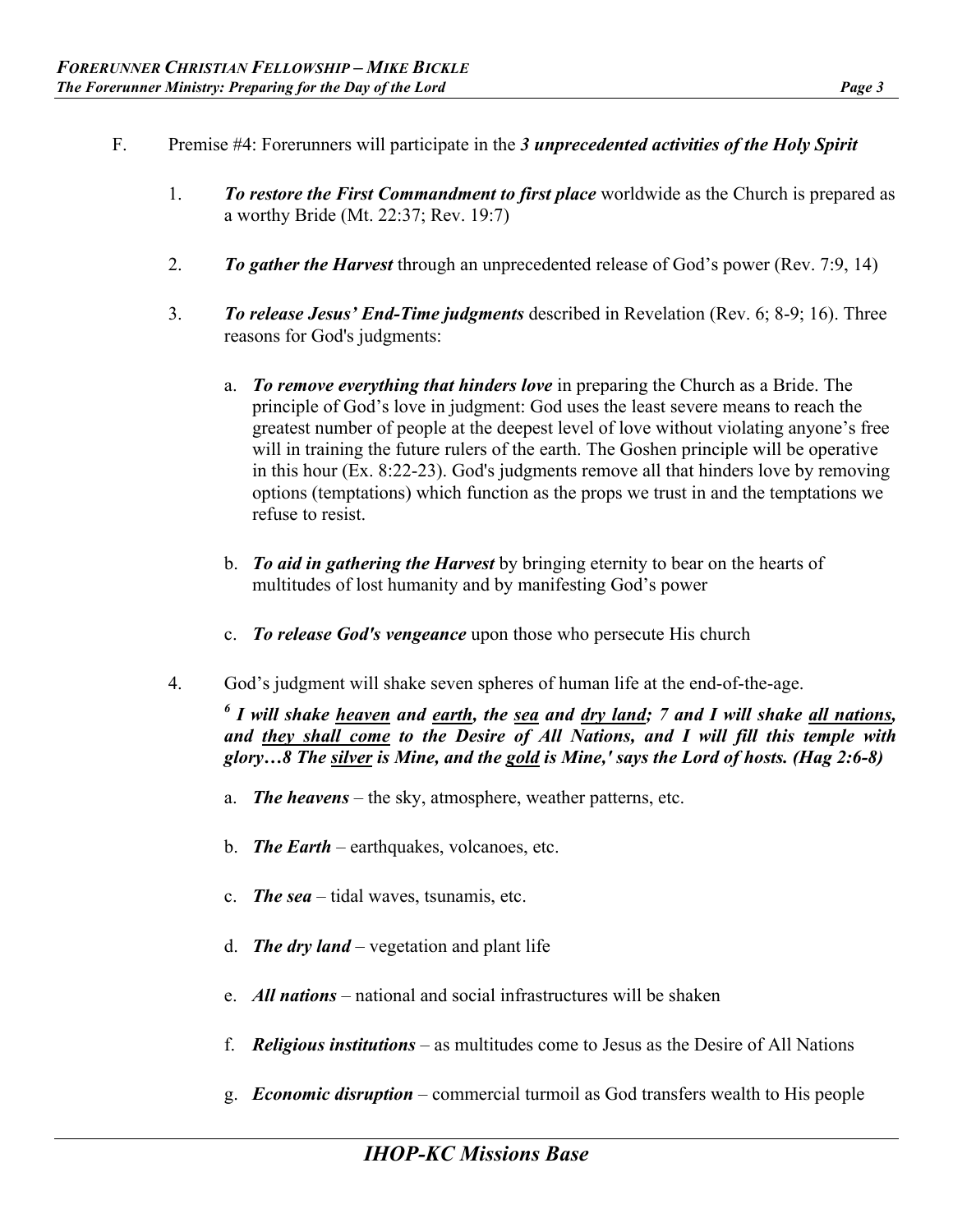G. The writer of the Book of Hebrews applies Haggai's prophecy to the Church

*26 He has promised, saying, "…I shake not only the earth, but also heaven." 27 Now this, "Yet once more," indicates the REMOVAL of those things that are being shaken, as of things that are made, that the things which cannot be shaken may REMAIN. (Heb. 12:26-27)* 

H. Premise #5: God is *preparing forerunner ministries ahead of time* in the wilderness that they may prepare others for the Day of the Lord activities. God is raising up "friends of the Bridegroom" type forerunner ministries like John the Baptist who will fast and pray as they "stand and hear" Jesus' voice as the Bridegroom God.

*<sup>29</sup> The friend of the Bridegroom, who stands and hears him, rejoices greatly because of the Bridegroom's voice. Therefore this joy of mine (John the Baptist) is fulfilled. (Jn. 3:29)* 

- I. Premise #6: Forerunners must *live a fasted lifestyle* in the grace of God as seen in Mt. 6:1-18. This is God's way to position ourselves to tenderize our heart to receive more revelation, in faster time frames with a deeper impact on our hearts.
- J. Premise #7: Forerunners are *best trained in context to the End-Time prayer movement*. The ideal base of the forerunner ministry is in the context of the local church rooted in the city wide house of prayer ministries that function in the spirit of the Tabernacle of David.

## **IV. THREE RESPONSES OF THE CHURCH TO GOD'S END-TIME JUDGMENTS:**

- A. *Offense* (fear, confusion, anger) will be the first reaction of believers with an unrenewed mind. *<sup>6</sup> And blessed is he who is not offended because of Me. (Mt. 11:6)*
- B. *Understanding* will be given by the Holy Spirit to the End-Time Church.

*19 Behold, a whirlwind of the LORD has gone forth in fury -- a violent whirlwind (Great Tribulation)! It will fall violently on the head of the wicked. 20 The anger of the LORD will*  not turn back until He has executed and performed the thoughts of His heart. In the latter *days you will understand it perfectly. (Jer. 23:19-20)* 

*24 The fierce anger of the LORD will not return until He has done it, and until He has performed the intents of His heart. In the latter days you will consider it. (Jer. 30:24)*

*33 Those of the people who understand shall instruct many… they shall fall by sword and flame, by captivity and plundering….35 Some of those of understanding shall fall (martyrdom), to refine them, purify them, and make them white, until the time of the end; because it is still for the appointed time. (Dan. 11:33-35)* 

C. *Partnership* with Jesus in intercession that releases God's judgments in the way that Moses did.

*<sup>6</sup> Let the high praises of God be in their mouth… 7 to execute vengeance on the nations, and punishments on the peoples…9 To execute on them the written judgment (written in the End-Time Scriptures)-- This honor have all His saints. (Ps. 149:6-9)*